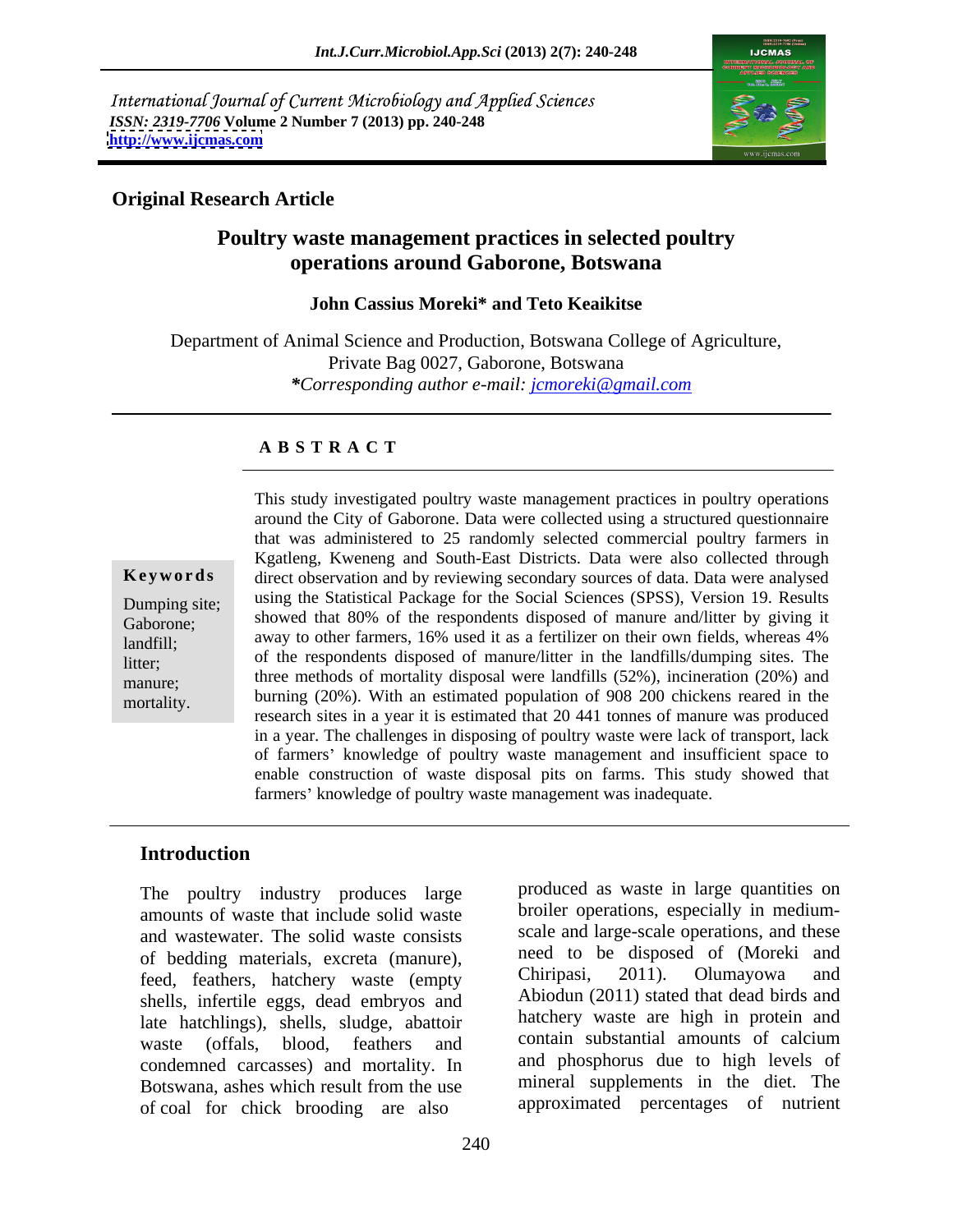intake excreted by poultry are: nitrogen

There are several ways of disposing of poultry waste including burial, rendering, proportionally the number of poultry incineration, compositing, feed for operations within the districts and the type livestock, fertilizer or source of energy. of commercial operations (i.e., medium or The most predominant waste disposal large-scale). Six poultry operations in methods in Botswana appear to be burial in the landfills, burning, incineration and district and 13 in Kgatleng district were as a fertilizer in gardens and arable lands. Other waste disposal methods include conversion of poultry waste to energy and use of poultry waste for treatment of heavy metal contaminated water (Moreki and Chiripasi, 2011). Sainsbury (1992) stated that energy recovery is a promising form<br>advect the vide veriphility of recognized of waste disposal which works by recycling some forms of waste into a fuel source for heating, cooking and powering

waste disposal in Botswana (Moreki and Chiripasi, 2011). Therefore, a study was undertaken to investigate the poultry waste management practicesin poultry operations

## **Materials and Methods**

### **Description of the study areas**

### **Sample design**

A list of poultry operations was obtained

(65.5%), phosphorus (68.5%) and this list, 25 poultry operations were potassium (83.5%), elements for soil and randomly selected using the "rank and fertility and increased crop production. The index" function in excel software to avoid Production, Ministry of Agriculture. From selection of a farm more than once. The selection of respondents was based on South- East district, six in the Kweneng selected.

### **Survey instrument and design**

turbines.<br>
stated objective. Part  $\overline{A}$  comprised There is limited information on poultry information on the demographic around Gaborone.<br>Mokolodi, Sebele and Notwane in South – A structured questionnaire was developed with the help of relevant literature to collect data required. This helped to reduce the wide variability of responses and made it easier to compile and analyse data. The questionnaire was divided into two parts (i.e., A and B) to address the information on the demographic characteristics of the respondents while Part B covered management of poultry waste on farms. Reliability of the instrument was established by conducting a pilot test with a similar group in Boatle, East District.

### **Data collection**

The study covered nine villages in three data from some of the respondents in the districts: Kgatleng district (i.e., Bokaa, study area. Questions were asked to Matebeleng, Oodi and Sikwane); respondents and responses recorded in the Kweneng district (Gakuto, Gamodubu and questionnaire with clarifications made Mogoditshane); South East district where possible. Data were also collected (Tlokweng, Phakalane and Notwane). through direct observation during visits to Personal interviews were used to collect the poultry operations.

### **Data analysis**

from the Department of Animal Data were entered into a computer and Data were entered into a computer and analysed using the Statistical Package for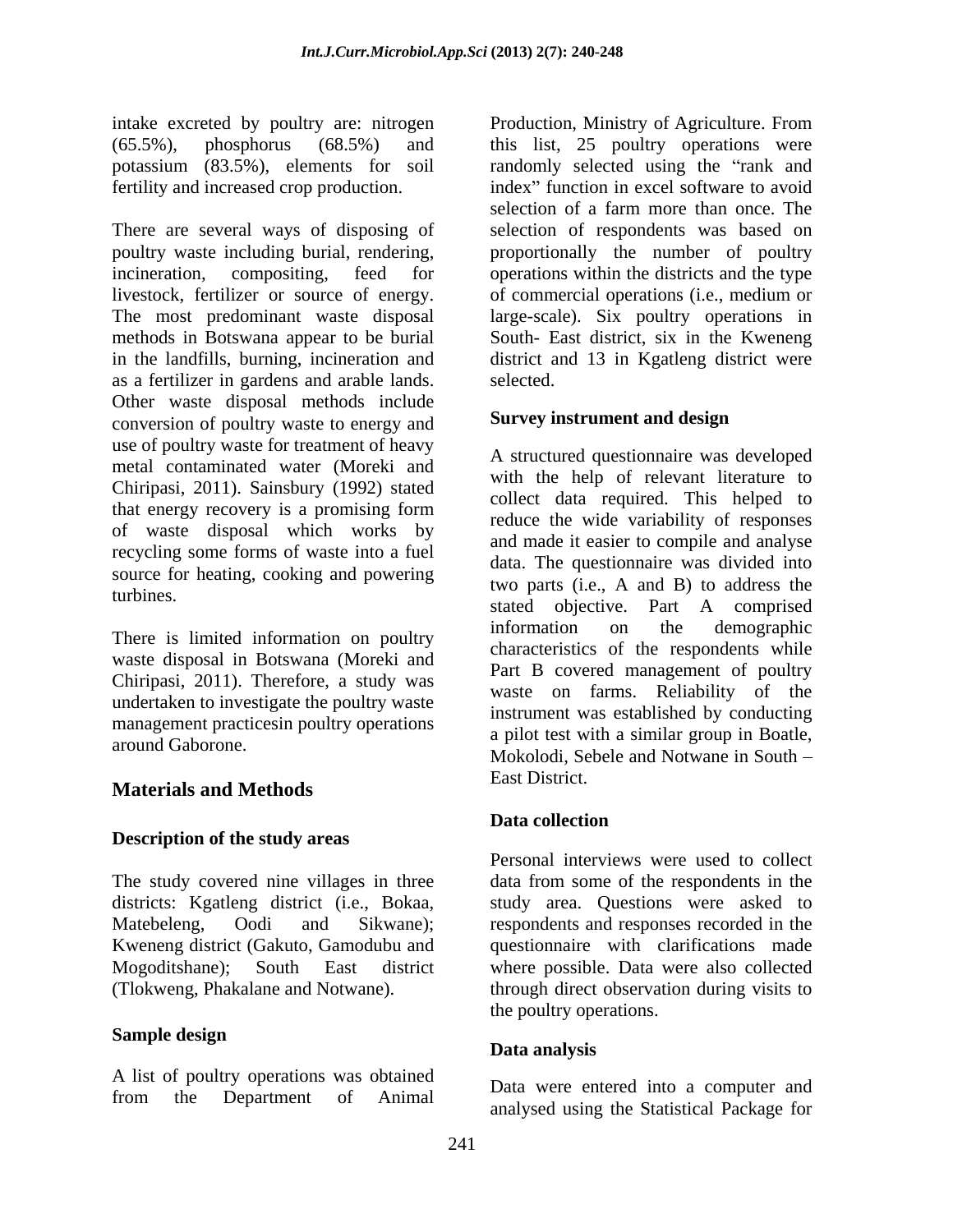the Social Sciences (SPSS), Version 19. summarise statistical information such as

# **Demographic characteristics of**

Data on demographic characteristics of Applodun (2011) in Nigeria showed that<br>respondents are presented in Table 1 Sixty 93.1% of the farmers used shovels and respondents are presented in Table 1. Sixty percent of the respondents were males single, whereas the remainder was married. All the respondents in this study had attended school with 56% having had attended school with 56% having tertiary education. **Disposal of methods of manure/litter**

The majority (64%) of poultry operations giving it away to other farmers to use in<br>in this study were small-scale followed by their arable fields, 16% used it to fertilize in this study were small-scale followed by<br>medium-scale (20%) and large-scale their own fields, whereas 4% disposed of medium-scale (20%) and large-scale (16%) (Table 2). All the respondents operations reared 401 733 (i.e., 279 400 broilers and 22 333 laying hens in a year.

In this study, litter and/or manure was scraped off the floor using spades, made into heaps using rakes and thereafter collected into empty 50 kg bags, which or energy source; and chemical additives<br>were then taken to an isolated spot within that will immobilize nitrogen and were then taken to an isolated spot within or outside the farm premises awaiting collection by the Council workers. Layer farmers in the present study said they removed manure once a year using skid steer loader. Manure was then loaded into trucks and disposed of either at the

Tables and figures were used to the poultry operations. Thereafter, chicken means and percentages. days before restocking takes place. Only **Results and Discussion but a conserver the conserver of the conserver of the Results and Or respondents respondents respondents respondents** while the remainder was women. houses Sims and Wolf (1994) reported Furthermore, 32% of the respondents were that partial cleaning of wet crusted or farmers fields or farmers collected it from houses were cleaned and rested for 7 to 8 20% of the respondents in Oodi and Matebeleng indicated that they used their own vehicles to transport manure and/or litter to the dumping site at Pilane. The removal of poultry manure and/or litter floor systems. A study by Olumayowa and Abiodun (2011) in Nigeria showed that 93.1% of the farmers used shovels and spades to remove poultry manure from pen that partial cleaning of wet crusted or caked litter normally occurs after each flock is removed from the house.

**Poultry farm descriptions** Eighty percent of the respondents said  $(100%)$  were commercial farmers  $(96%$  manure to fertilize the soil is a good way broilers and 4% layers). The 25 poultry to dispose of litter or manure because they disposed of manure and/or litter by giving it away to other farmers to use in their arable fields, 16% used it to fertilize their own fields, whereas 4% disposed of it in the landfills/dumping site. Using manure to fertilize the soil is a good way to dispose of litter or manure because manure and/or litter can add the nutrients that are lacking in the soil.

**Manure or litter removal from poultry houses houses houses houses houses houses houses hat strategies** that **houses houses houses houses houses houses houses houses houses houses houses houses houses houses houses h** In agreement with the current results, growers may use to properly dispose of poultry waste are local land application as a fertilizer; offsite marketing for use as fertilizer or soil amendments, feed additive or energy source; and chemical additives that will immobilize nitrogen and phosphorus in the manure or litter. The author argued that if properly followed, these strategies should be adequate to protect surface and underground water quality without adversely affecting the economics of poultry production.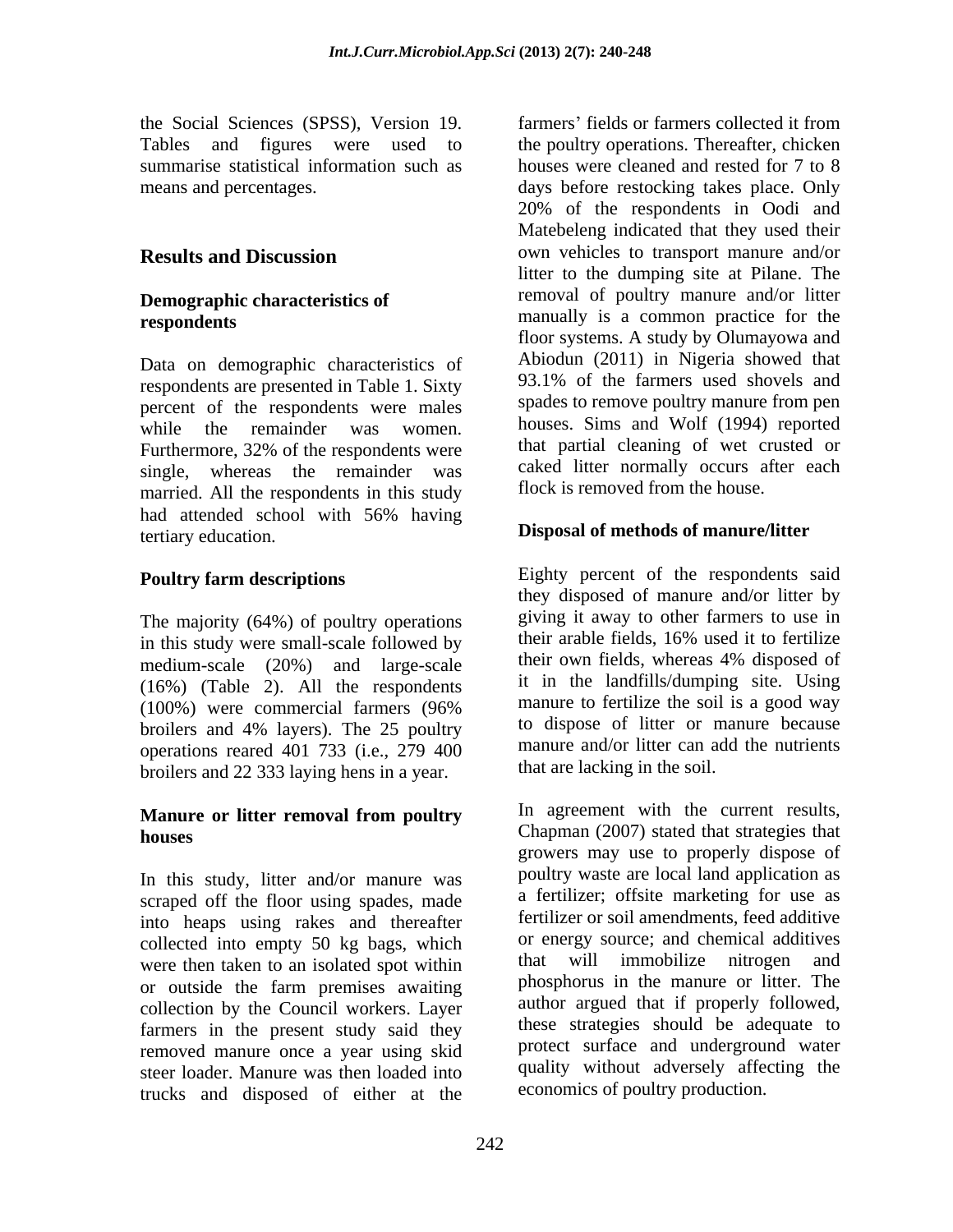|    |                                   | non, and moryodemum (Amanuman <i>et al.</i> , |                                                                                                                                                                                                                                                                                                                                                                                                                                                         |  |  |
|----|-----------------------------------|-----------------------------------------------|---------------------------------------------------------------------------------------------------------------------------------------------------------------------------------------------------------------------------------------------------------------------------------------------------------------------------------------------------------------------------------------------------------------------------------------------------------|--|--|
|    |                                   |                                               |                                                                                                                                                                                                                                                                                                                                                                                                                                                         |  |  |
| 15 | 60                                |                                               |                                                                                                                                                                                                                                                                                                                                                                                                                                                         |  |  |
| 10 | 40                                |                                               |                                                                                                                                                                                                                                                                                                                                                                                                                                                         |  |  |
| 25 | 100                               | However, the amounts of nutrients in          |                                                                                                                                                                                                                                                                                                                                                                                                                                                         |  |  |
|    |                                   | poultry manure can vary depending upon        |                                                                                                                                                                                                                                                                                                                                                                                                                                                         |  |  |
|    | 32                                | many factors including the age and diet of    |                                                                                                                                                                                                                                                                                                                                                                                                                                                         |  |  |
|    | 68                                | the flock, moisture content, age of manure    |                                                                                                                                                                                                                                                                                                                                                                                                                                                         |  |  |
| 25 | 100                               |                                               |                                                                                                                                                                                                                                                                                                                                                                                                                                                         |  |  |
|    |                                   |                                               |                                                                                                                                                                                                                                                                                                                                                                                                                                                         |  |  |
|    | 12                                |                                               |                                                                                                                                                                                                                                                                                                                                                                                                                                                         |  |  |
|    | 32 <sub>1</sub><br>$J\mathcal{L}$ |                                               |                                                                                                                                                                                                                                                                                                                                                                                                                                                         |  |  |
| 14 | 56                                |                                               |                                                                                                                                                                                                                                                                                                                                                                                                                                                         |  |  |
| 25 | 100                               |                                               |                                                                                                                                                                                                                                                                                                                                                                                                                                                         |  |  |
|    | <b>Educational level</b>          | Frequency   Percent                           | 2010; Chastain et al., 2012). This makes<br>poultry manure to be rich in nutrients than<br>other manures (Amanullah et al., 2007).<br>(Amanullah et al., 2010), the stage of<br>growth and the well-being of the fowl<br>producing it (Damerow, 1994). Amanullah<br><i>et al.</i> , (2010) stated that poultry manure<br>increases the moisture holding of the soil<br>and improves lateral water movement,<br>thus improving irrigation efficiency and |  |  |

**Table 2:** Poultry farm descriptions in the decreasing the sandy soils. study area sandy solutions.

| <b>Category</b>         | <b>Frequency</b> | Percent | Additionally, application of poultry<br>manure improves soil retention and uptake  |  |
|-------------------------|------------------|---------|------------------------------------------------------------------------------------|--|
| Type of poultry         |                  |         | of plant nutrients, and increases the                                              |  |
| <b>Broilers</b>         | 24               | 96      | diversity of<br>soil<br>and<br>number<br>microorganisms, especially in sandy       |  |
| Layers                  |                  |         | conditions thus enhancing crop health.                                             |  |
| <b>Total</b>            | 25               |         | Wood et al., (2010) stated that long-term                                          |  |
| <b>Type of farm</b>     |                  |         | land application of manure, litter, and<br>dead-bird compost generated during      |  |
| Commercial              | 25               | 100     | poultry (Gallus, gallus) production may                                            |  |
| <b>Total</b>            | 25               |         | oversupply nitrogen (N) and result in<br>nitrate $(NO3-N)$ contamination of        |  |
| <b>Production scale</b> |                  |         | groundwater.                                                                       |  |
| Small                   | 16               | 64      | The study by Moore and Miller (1994)                                               |  |
| Medium                  |                  | 20      | suggested that treating litter prior to field                                      |  |
| Large                   |                  |         | application could significantly reduce the                                         |  |
| <b>Total</b>            | 25               | 100     | amount of soluble phosphorus in runoff<br>from litter-amended pastures. Therefore, |  |

Soils in Botswana are poor in phosphorus; hence the application of manure or litter appears to be an ideal method of disposal (Moreki and Chiripasi, 2011). Poultry manure contains all the essential plant

**Table.1** Demographic characteristics of nutrients including nitrogen, phosphorous, poultry operators around Gaborone potassium, calcium, magnesium, sulphur, manganese, copper, zinc, chlorine, boron, iron, and molybdenum (Amanullah *et al.,*

**Marital status** poultry manure can vary depending upon Married 18 32 many factors including the age and diet of Single 17 68 the flock, moisture content, age of manure **Total 25 100 (Amanullah** *et al.,* 2010), the stage of **Educational level**<br> **Educational level**<br>
growth and the well-being of the fowl Primary 3 12 Secondary 8 32 Tertiary 14 56 and improves lateral water movement, **Total 25 100** thus improving irrigation efficiency and (Amanullah *et al.,* 2010), the stage of producing it (Damerow,1994). Amanullah *et al.,* (2010) stated that poultry manure increases the moisture holding of the soil decreasing the general droughtiness of the sandy soils.

Category **Frequency Percent From Examplement From Property From Property Frequency Percent From Property From Property From Property From Property From Property From Property From Property From Type of poultry** and increases the of plant nutrients, and increases the Broilers  $\begin{vmatrix} 24 & 96 \end{vmatrix}$  number and diversity of solu Layers  $\begin{vmatrix} 1 & 4 \\ 4 & \end{vmatrix}$  conditions thus enhancing crop health. **Total 25 100** Wood *et al.,* (2010) stated that long-term **Type of farm** and  $\begin{bmatrix} 1 & 0 & 0 \\ 0 & 0 & 0 \\ 0 & 0 & 0 \end{bmatrix}$  and  $\begin{bmatrix} 0 & 0 \\ 0 & 0 \\ 0 & 0 \end{bmatrix}$  and  $\begin{bmatrix} 0 & 0 \\ 0 & 0 \\ 0 & 0 \end{bmatrix}$ Commercial 25 100 poultry (*Gallus, gallus*) production may **Total**  $\begin{bmatrix} 25 \\ 100 \\ 100 \end{bmatrix}$  oversupply introgen (N) and result in **Production scale** and **regional contract of the set of the set of the set of the set of the set of the set of the set of the set of the set of the set of the set of the set of the set of the set of the set of the set of t** Additionally, application of poultry manure improves soil retention and uptake number and diversity of soil microorganisms, especially in sandy land application of manure, litter, and dead-bird compost generated during oversupply nitrogen (N) and result in nitrate  $(NO<sub>3</sub>-N)$  contamination of groundwater.

Medium  $\begin{vmatrix} 5 \\ 20 \\ 1 \end{vmatrix}$  suggested that treating litter prior to field Large 4 16 16 application could significantly reduce the Total  $\begin{array}{|l|l|} \hline \end{array}$  25  $\begin{array}{|l|l|} \hline \end{array}$  100
from litter-amended pastures. Therefore, The study by Moore and Miller (1994) amount of soluble phosphorus in runoff chemical additions to reduce soluble phosphorus in litter may be the best management practice in situations where eutrophication of adjacent water bodies due to phosphorus runoff has been identified.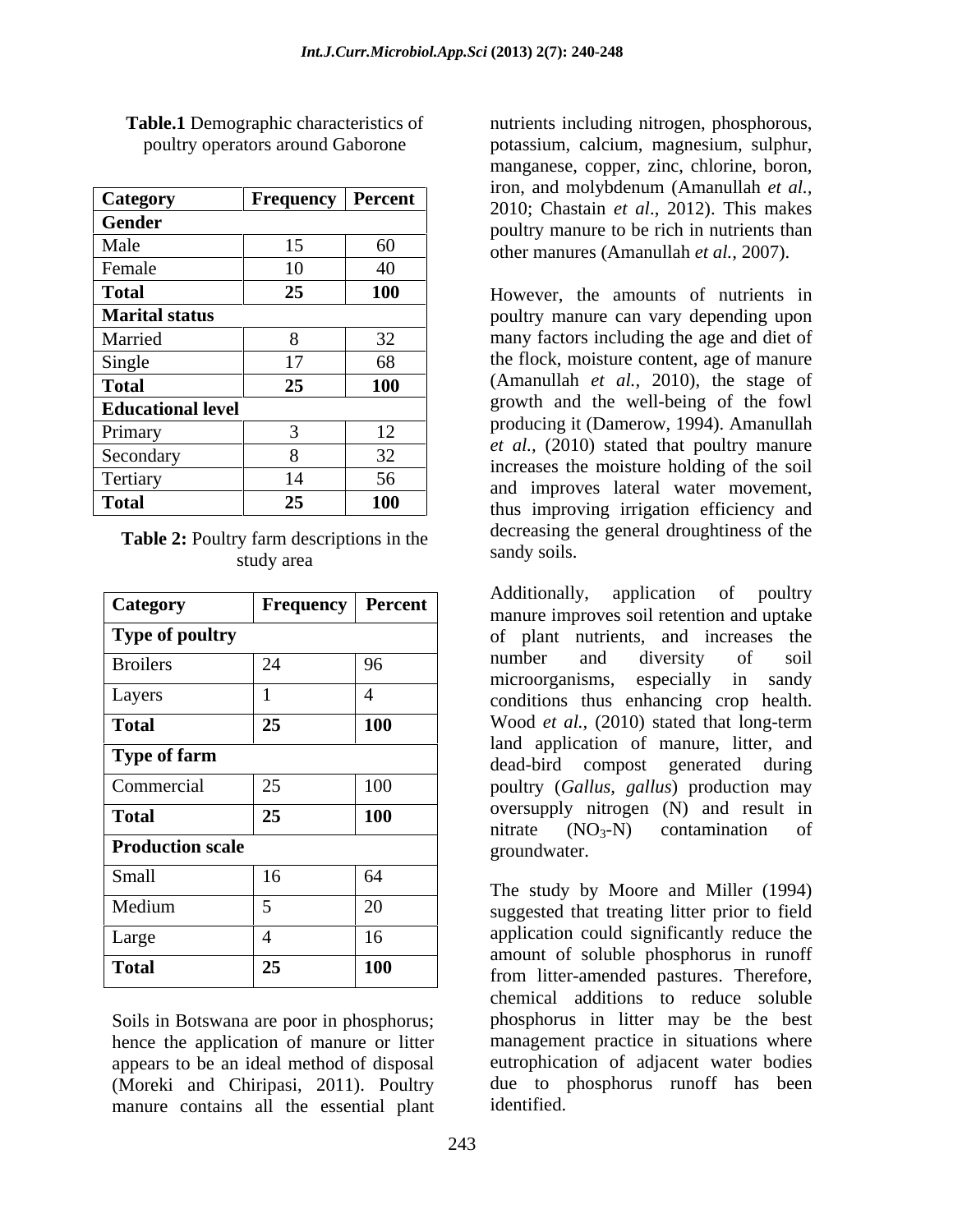Although arable farmers collected in commercial poultry farms and has been manure/or litter from poultry operations, an environmental, ecological, and health monitoring is not done to ensure that concern. Poultry manure also releases farmers do not use manure to feed carbon dioxide  $(CO_2)$ , which is a livestock, especially during the drought greenhouse gas often used as a tracer gas season when grazing is poor. In Botswana, it is not allowed to feed or include poultry al., excreta, meat and bone meal or any other challenge facing the poultry industry is the protein of animal origin in livestock diets large-scale accumulation of wastes except poultry (Diseases of Animals including manure and litter which may (Stock Feed) Regulations, 2004).Because pose disposal and pollution challenges of lack of monitoring, the application rate of manure or litter by farmers might be sustainable management technologies are incorrect resulting in the alteration of soil fertility status by either raising or lowering the soil pH. If not handled properly, **Disposal of mortality** manure or litter will contribute to air pollution and may also give rise to high fly According to Figure 1, the common populations. According to Ni *et al.,* (2010), ammonia (NH3) is an important were through landfills (100%), burial and gaseous pollutant generated from manure composting (61.5%), and burning (33.3%).

to calculate building ventilation. Bolan *et*  (2010) reported that the major large-scale accumulation of wastes unless environmentally and economically evolved.

### **Disposal of mortality**

methods of mortality disposal in this study

### **Table.3** Population of chickens in the study area

| <b>District</b> | <b>Broilers</b> | Layers   Total |        |
|-----------------|-----------------|----------------|--------|
| Kgatleng        | 570600          | $\bigcap$      | 570600 |
| Kweneng         | 124300          | $\overline{0}$ | 124300 |
| South-East      | 764300          | 70000          | 834300 |
| <b>Total</b>    | 838200          | 70000          | 908200 |



### **Figure.1** Disposal of poultry mortality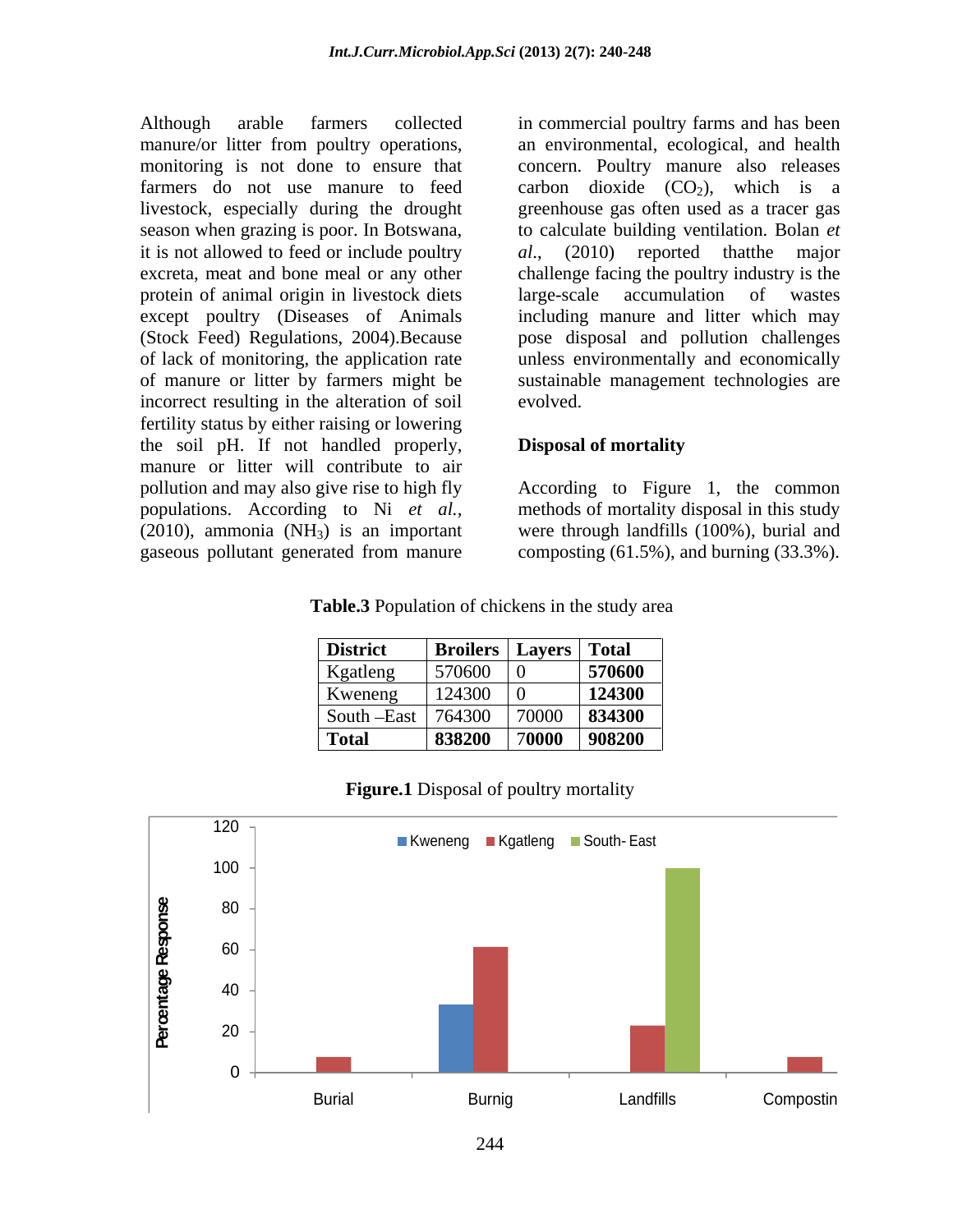Sainsbury (1992) stated that sanitary experience a lot of growth and requires sustained. manpower to maintain.

### **Estimated manure/litter production**

The estimated number of birds kept in the transport was a major challenge in poultry operations in the study areain a disposing of poultry waste from farms. In year was 908 200 (Table 4). Mortality in these operations was estimated to be 132 (2012) in Metropolitan Lagos in Nigeria 930 (broilers 130 830 and layer 2 100) *per*  revealed that poultry waste is poorly *annum*. Tao and Mancl (2008) estimated collected, packaged and transported. The daily manure production by a broiler to be 0.09 kg and 0.18 kg for a laying hen. Assuming that five cycles were produced in a year and that broilers are reared for up collection of poultry waste by Councils to six weeks of age, it is estimated that 838 making it difficult for farmers to maintain 200 broilers will produce approximately hygiene on farms, thus compromising 15842 tonnes of litter *per annum* and 70 biosecurity. As a result, farmers were 000 laying hens 4599 tonnes of manure forced to find alternative ways of disposing annually. Food and Agriculture of waste from their operations such as Organisation (2012) stated that the burning and construction of disposal pits knowledge of the quantity of poultry within some farms. The location of manure or litter produced on a farm is landfills and/or dumping sites far from essential for the design of effective waste management programme. production costsresulting in lower profit

Seventy-six percent of the respondents indicated that poultry waste was not The respondents mentioned that delayed properly managed. Furthermore, 36% of the respondents said Councils were responsible for educating farmers on poultry waste management, 32% said extension agents were responsible for educating them on poultry waste such asmoths, dermestes hide beetles, management, whereas 32% said farmers bouse fly and several related filth fly should share information on waste species cockroaches, and rodents are management. The study by Ofuoku (2012) largely determined by the housing, waste, in the Delta State of Nigeria recommended and flock management practices.The *inter alia* that the extension agents should author suggested that an integrated pest provide follow up appointments for management approach, tailored to the farmers, more extension agents should be different production systems, is required trained and employed, farmers should be for satisfactory poultry pest control. A encouraged to share information on poultry study by Dogra (2010) revealed that waste management with other farmers and poultry farms are associated with high fly

landfill disposal is convenient but may extension agents and farmers should be that the communication skills of the sustained.

### **Challenges to poultry waste disposal**

Sixty percent of the respondents said agreement with the present result, Adedayo current results showed that dumping sites and/or landfills are situated far from poultry operations resulting in infrequent landfills and/or dumping sites far from poultry operations contributed to high margins.

collection of poultry waste by Councils contributed to outbreaks of houseflies and production of unpleasant odours which were a nuisance to neighbours. Axtell (1999) stated that the populations of pests house fly and several related filth fly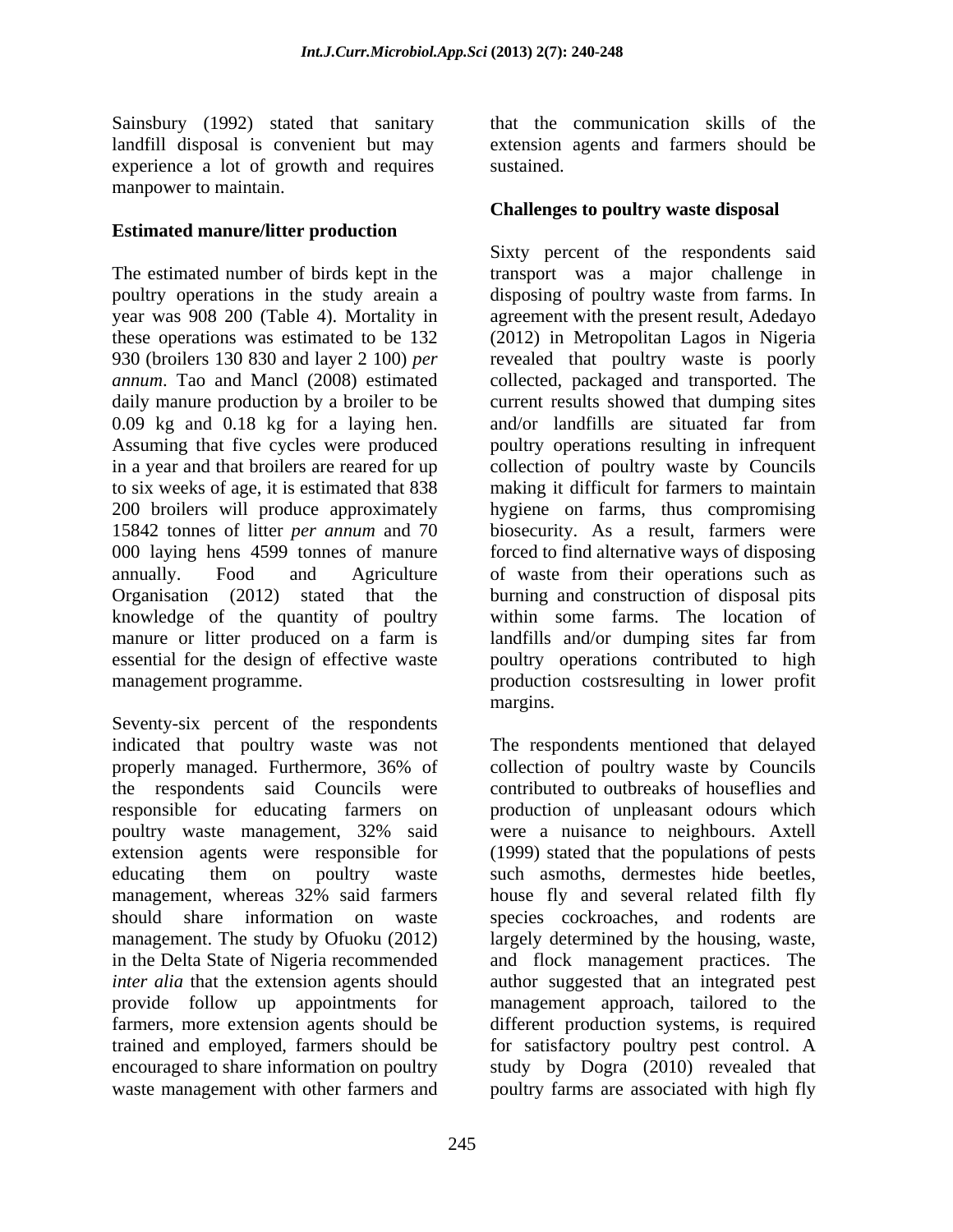Sixteen percent of the respondents in the current study complained that Land Boards allocated them small plots which left them little or no space to reserve for disposal of was disposed of as a fertilizer (96%) and at waste. It was observed that small-scale landfills/dumping site (4%). On the other farmers (64%) did not have slaughter facilities which had properly constructed drainage systems resulting in water being (52%),incineration (20%) and burning disposed of on the bare ground or in (20%). The challenges in the disposal of constructed pits located within farms which also produced unpleasant odours. In least of farmers' knowledge of poultry waste this study, small-scale farmers slaughtered management and insufficient space to birds under trees or shades made from allocate for waste disposal on farms, corrugated iron sheets and waste water was especially mortality. This study suggested allowed to flow on the ground providing that farmers' knowledge of poultry waste breeding sites for flies and mosquitoes. management was inadequate, indicating This practice is inconsistent with Livestock inadequacy of technical support from the and Meat Industries Act (2008) which stipulates that processing of poultry should be done hygienically. However, medium Acknowledgements and large-scale farmers (36%) had slaughter facilities within farms or outside farms. For instance, poultry operations in Oodi, Matebeleng and Gakuto slaughtered and Ministry of Agriculture for supplying their broilers at the abattoir located in Tlokweng while a farm in Phakalane (Gaborone) used the slaughter facility at Notwane (Gaborone). Moreki (2010) stated that the main challenges of the poultry Adedayo, V., 2012. Poultry Waste industry in Botswana were lack of slaughter facilities for small-scale broiler Agriculture and its Implications: A producers, unorganized supply of poor quality feeds and stock, delayed allocation of land by the Land Boards and inadequate extension service. Amanullah. M.M., S. Sekar and

In the present study, ash was another form of waste produced on farms. Sixteen percent of the farms used *mbaula* system Amanullah, M.M., E. Somasundaram, K. (burning coal or fire wood to warm chicks)

density and high infectious morbidity resulting in the production of ashes, which suggesting that monitoring and regulations also had to be disposed of. Like poultry for poultry manure management practices wastes such as abattoir waste, manure and insecticide use practices have to be and/or litter, ashes were also disposed of in strengthened. the landfills and dumping sites. The burning of coal and wood produced smoke which contributed to air pollution.

> In this study, poultry manure and/or litter hand, the common methods of mortality disposal were through landfill poultry waste were lack of transport, lack Ministry of Agriculture.

### **Acknowledgements**

We thank the farmers for sharing their experiences on poultry waste management the list of farmers in the study area.

### **References**

- Adedayo, V., 2012. Poultry Management Techniques in Urban Case of Metropolitan Lagos, Nigeria.Asian J. Agric. Sci., 4(4): 258- 263.
- Amanullah, M.M., S. Sekar and Muthukrishnan, P. 2010. Prospects and potential of poultry manure. Asian J. Plant Sci. 9(4): 172-182.
- Vaiyapuri and Sathyamoorthi, K.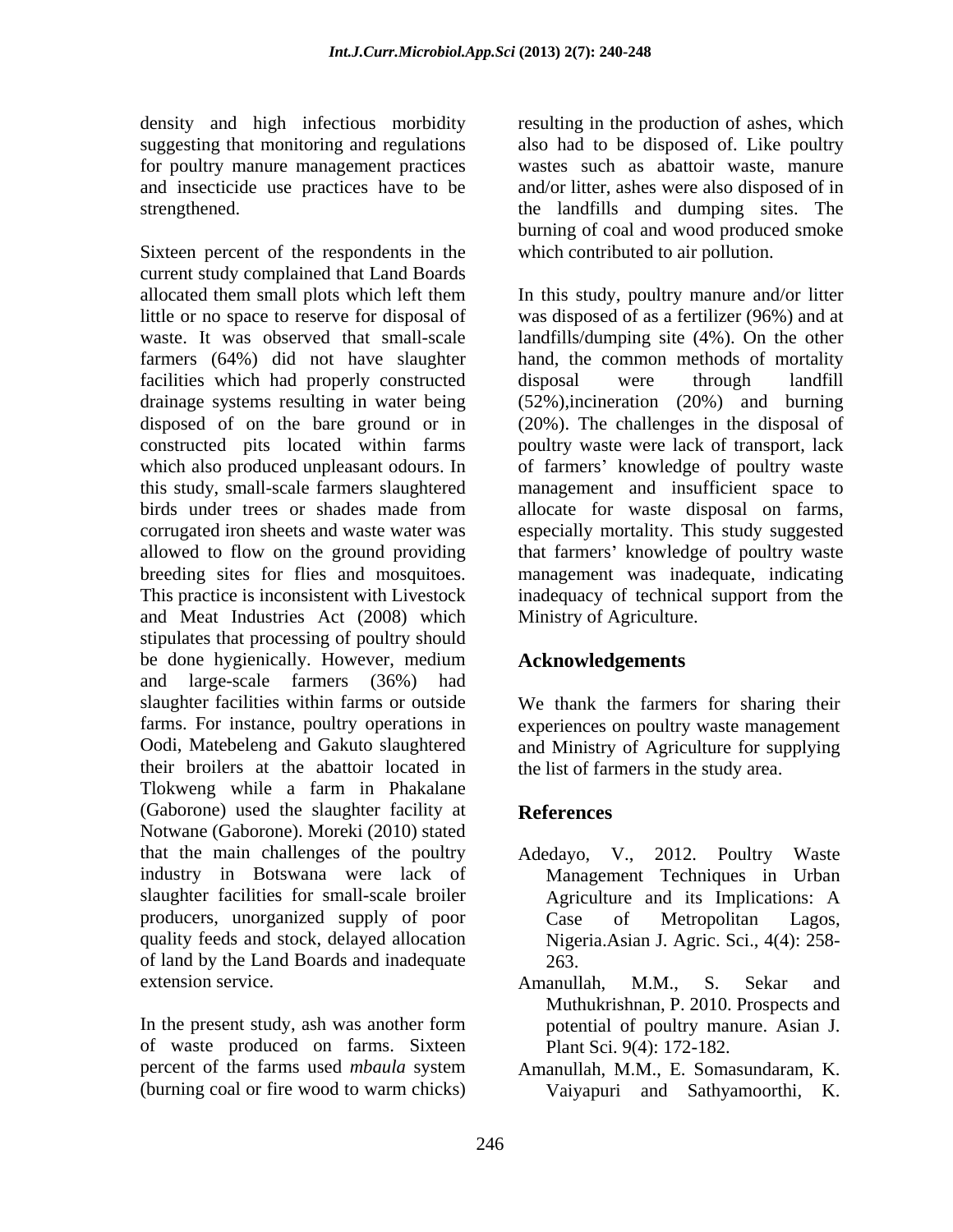- Axtell, R.C., 1999. Poultry Integrated Pest Yearbook. World Food and Management: Status and Future. Carolina State University, USA.
- Bolan, N.S., A.A. Szogi, T. Chuasavathi, management of poultry litter. Centre google.co.bw
- Chapman, S.L., 2007. Soil and solid
- Chastain, P.J., J.J. Carberato and Skewes,
- Damerow, G., 1994. The Chicken Health  $30/04/13$  from http://www. Handbook, Garden way Publishing,  $Irrd.org/Irrd22/5/Moreb22089.htm$
- Diseases of Animals (Stock Feed) production in Botswana. Livestock
- Association of poultry farms with
- 
- 2007. Poultry manure to crops A Food and Agriculture Organisation of the review.Agric. Rev. 28(3: 216-222. United Nations, 2012.Statistical Yearbook.World Food and Agriculture. Rome. pp.245.
- Integrated Management Reviews. Livestock and Meat Industries Act, 2008. Department of Entomology, North Chapter 36:03. Government Printer, Gaborone, Botswana.
- Retrieved 30/04/13 from Mokwunye, U., and Bationo, A. http//[:www.link.springer.com/article/1](http://www.link.springer.com/article/1) 2000.Meeting the Phosphorus Needs <0.1023/A%3A1009637116897> of the Soils and Crops of West Africa: B. Seshadri, M.J. Rothrock Jr. and Rocks.CABI. 208-224. Retrieved Panneerselvam, P. 2010. Uses and 28/05/13 from http://books. Mokwunye, U., and Bationo, A. the role of Indigenous Phosphorus Rocks.CABI. 208-224. Retrieved 28/05/13 from <http://books>. google.co.bw
- for Environmental Risk Assessment and Remediation. University of South 1994.Decreasing phosphorus solubility Australia. World`s Poult. Sci. J. 66(4): in poultry litter with aluminium, 673-698. calcium, and iron amendments.J. Moore, P.A., and Miller, D.M. Environ. Quality. 23(2): 325-330.
- poultry waste nutrient management Moreki, J.C., and Charipasi, S.C. 2011. and water quality. J. Appl. Poult. Res. 16:255-261. Botswana: A review. Online J. Anim. Poultry waste management in Feed Res. 1 (6): 285-292.
- P. 2012. Poultry manure Production Moreki, J.C., 2010. Opportunities and and Nutrient content. Retrieved challenges for poultry industry in the  $08/11/12$  from <http://www.clemson>. 21<sup>st</sup> century. Livestock Research for edu/extension/livestock/camm/camm f Rural Development: A review. lies/poultry/pch3b\_00.pdf Volume 22, article #89. Retrieved Rural Development: A review. 30/04/13 from http://www. lrrd.org/.lrrd22/5/Moreb22089.htm
- USA, page 15-21. Moreki, J.C., 2011. Poultry meat Regulations (2004). Statutory Research for Rural Development Instrument No. 126 of 2004. Diseases of Animals Act (Cap. 37:01). www.lrrd.org/lrrd23/7/more23163.htm Moreki, J.C., 2011. Poultry meat production in Botswana.Livestock 23(7). Retrieved 14/09/12 from http:// [www.lrrd.org/lrrd23/7/more23163.htm](http://www.lrrd.org/lrrd23/7/more23163.htm)
- Dogra, V., and Aggar wal, A.K. 2010. Ni,J.Q., A.J. Heber, S.M. Hanni, T.T. Lim housefly and morbidity: A of ammonia and carbon dioxide release comparative study from Raipur Rani, Hryana. Indian Commun. Med. and Diehl, C.A. 2010. Characteristics of ammonia and carbon dioxide release from a laying hen manure. Br. Poult. Sci. 51(3): 326-334.
- 35(4):473-477. Eldelson, E., 2010. Poultry waste extension agents' and farmers' management. Cornell University. communications' factors on the Retrieved 06.09.12 http:// effectiveness Poultry Technology palspublishing.Carls.Cornelledu/rna. Messages-abstract. Trop. Agric. Res. Ofuoku, A.U., 2012. Influence of extension agents' and farmers' communications' factors on the effectiveness Poultry Technology Ext. 15(1): 14-23.